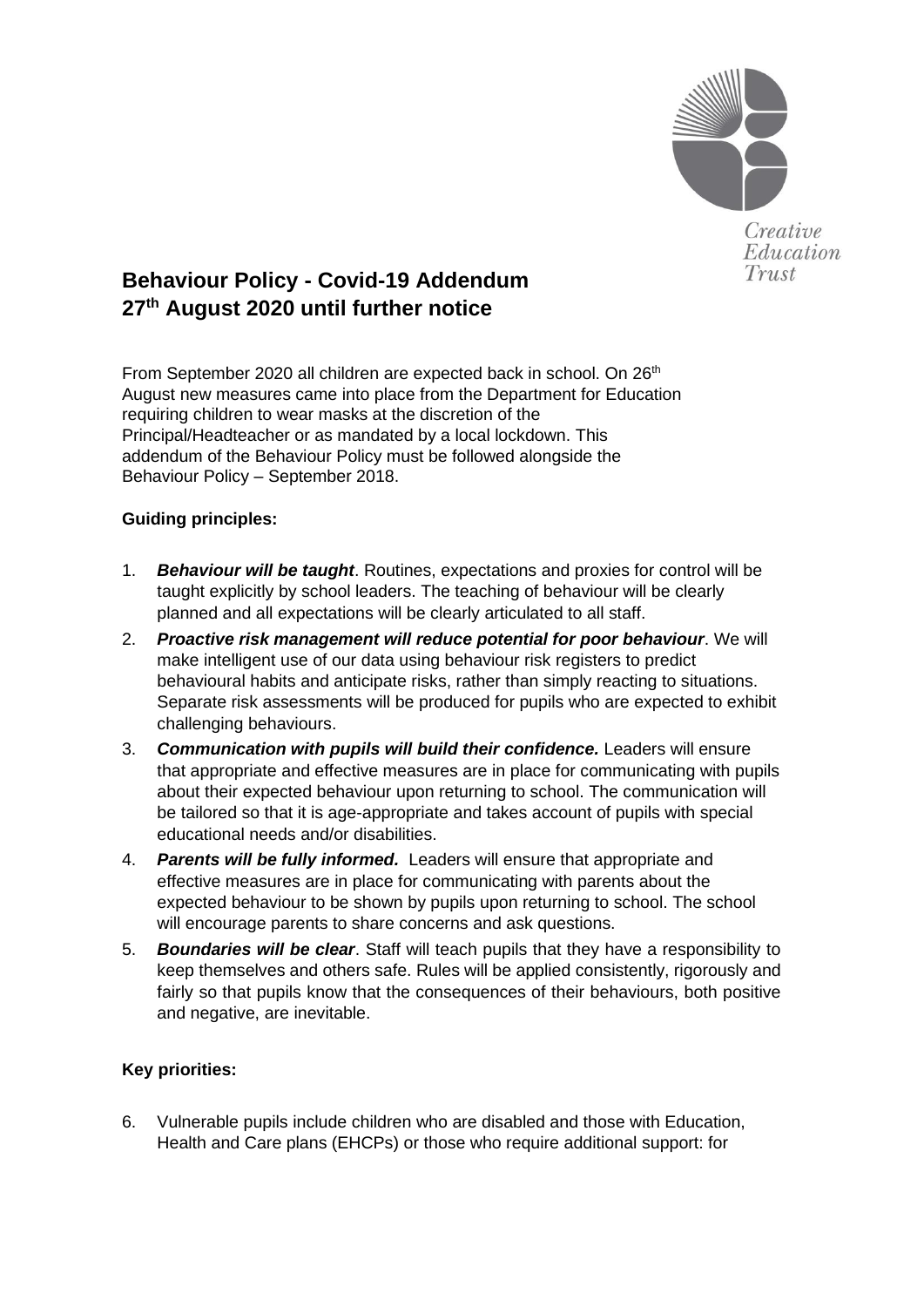

example, pupils with mental health needs or attendance issues. These pupils remain a key focus group and should receive a risk assessment as appropriate.

- 7. Leaders will build confidence among parents, pupils and staff around the safe reopening of school to pupils by communicating clearly and frequently, particularly when new behaviour routines are necessary.
- 8. Leaders will ensure that the guidance from Public Health England is followed as per the Trust action plan and risk assessment procedures.
- 9. To ensure the safety of staff and students, the Trust Action Plan details specific guidance on the following:
	- Travel arrangements to school
	- Arrival at school
	- Movement around school
	- Classroom expectations
	- Break time and lunch times
	- End of school

#### **Pupil Conduct:**

- 10. The behaviour protocols for the school remain in place and serves as the foundation for pupils to take responsibility for their own behaviour in line with the school's values. The following expectations supplement those protocols:
	- Arrive to school and leave to go home at the designated time using the designated entrance/exit route. Do not wait around for friends and do not congregate. Speak to a member of staff if your parent or carer normally collects you and is not on time.
	- Wash hands (or use sanitiser) upon entering and leaving school and after each lesson within the day. Wash hands regularly with soap and water during the day.
	- There must be no physical contact of any type at any time. This includes horseplay, hugging, handshakes etc.
	- If face coverings are not mandatory in your school, you must ensure that you 'catch it, bin it, kill it' when you cough or sneeze and avoid touching your mouth, nose and eyes.
	- If face coverings are mandatory, you must follow the guidance given to you by your teachers on the safe application and removal of your face coverings.
	- If face coverings are mandatory you must wear them where and when you are instructed to do so by school staff unless you are exempt
	- Your face covering must not include offensive or distracting patterns, symbols or words.
	- You must bring a sealable plastic bag to keep your face covering in when not in use.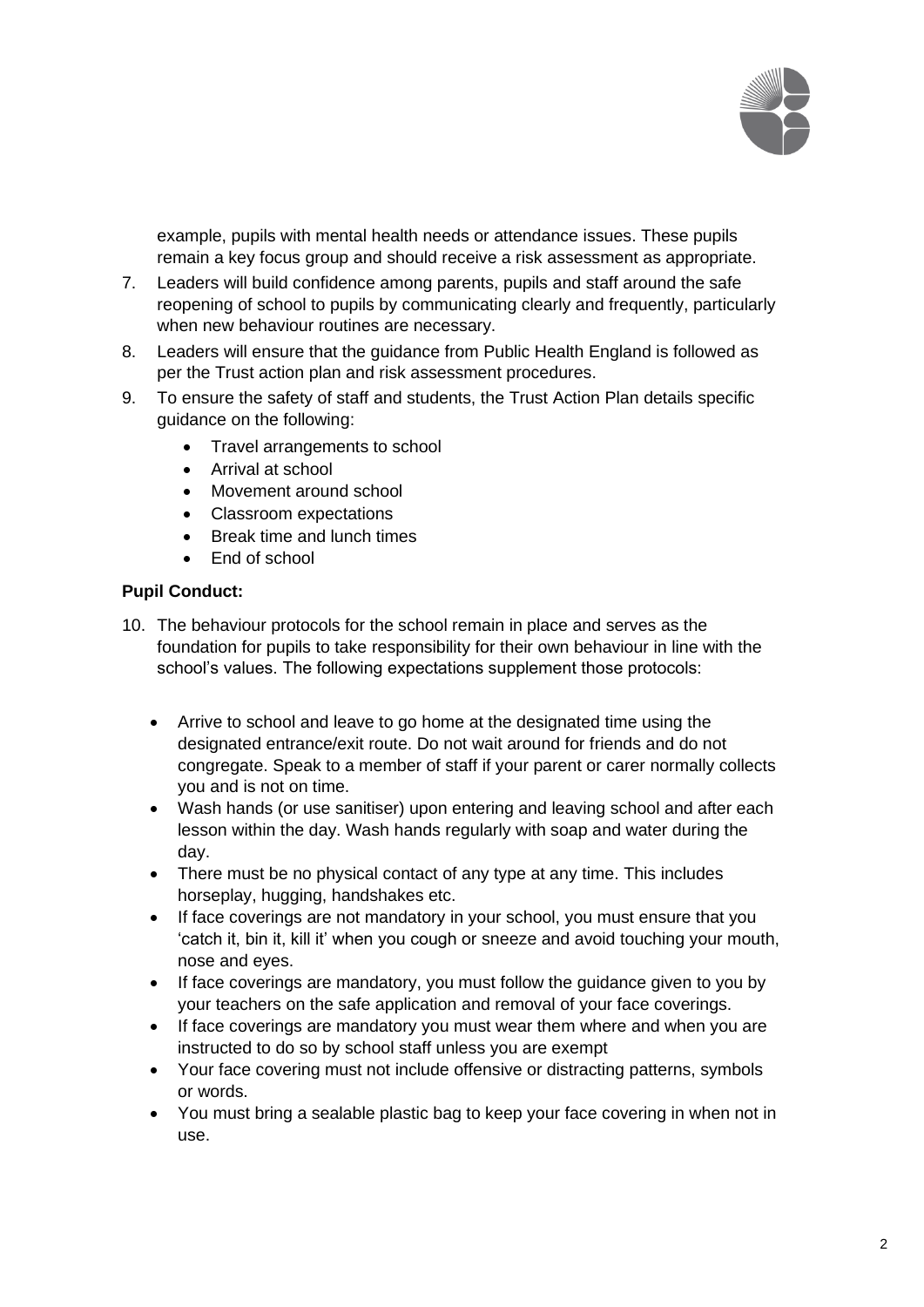

- There must be no coughing or spitting at or towards any other person. These actions will be taken very seriously and sanctioned as such.
- The seating plan in the classroom is non-negotiable and is in place for the safety of each pupil. Stick to the seating plan. Do not move tables or chairs and do not leave your seat without speaking to the teacher.
- Maintain a safe distance from others between and during lessons.
- At break and lunch times, go outside (weather permitting) or remain in a designated venue (if the weather is poor). Stick to zoned areas and maintain a safe distance from others.
- Do not share belongings (food, stationery, books etc) with others and do not handle other people's belongings.
- Use the toilet designated to you, when it is designated. Only enter the toilets if there is a free cubicle. On exiting the toilet, wash hands thoroughly.
- In computer rooms, wipe the keyboard and mouse at the start of your lesson as instructed by the teacher.
- You must tell an adult if you feel that you are suffering from a high temperature, a new continuous cough or loss or change to your sense of smell or taste.

## **Behaviour management:**

- 11. There are occasions when staff will need to challenge behaviours which are not safe or not conducive to learning. In order to effectively challenge and improve behaviour, leaders will actively promote non-confrontational behaviour management. Staff will use praise and verbal reprimand accordingly.
- 12. Deliberate failure to adhere to the [protective measures](https://eur01.safelinks.protection.outlook.com/?url=https%3A%2F%2Fwww.gov.uk%2Fgovernment%2Fpublications%2Fcoronavirus-covid-19-implementing-protective-measures-in-education-and-childcare-settings%2Fcoronavirus-covid-19-implementing-protective-measures-in-education-and-childcare-settings&data=02%7C01%7Callan.glover%40staracademies.org%7C7abd76144b484ec2353308d7fb523d60%7Cad91cba8ab0a41f6ab6243cf47f82197%7C0%7C0%7C637254202946985902&sdata=w%2BqX9ACzfs%2FEhIKlZ2Tj0ShUpJHBOuUKdPrsiLSAzqc%3D&reserved=0) will be deemed as a serious breach of the school's behaviour policy.
- 13. Any pupil who has shown a tendency to spit at pupils or staff should be subject to an individual risk assessment before the decision is taken to allow that pupil to return to school. Refusal to follow health and safety guidelines, including deliberate coughing or spitting at or towards any other person will be deemed as a serious breach of the school's behaviour policy. Any pupil who does this will need a risk assessment to establish whether they are safe to return to school. If they are deemed unsafe, the school will ensure that they have the appropriate resources to continue their studies at home unless a permanent exclusion is warranted.
- 14. As part of a planned return to school following a fixed term exclusion, parents/carers will be expected to have a virtual meeting with a senior leader to discuss a reintegration action plan.

## **Reasonable adjustments:**

- 15. At certain stages in a child's or young person's school life they may struggle to access, or manage within, the typical provision offered by the school as a result of:
	- Social, Emotional and Mental Health Needs (SEMH) and/or;
	- Adverse Childhood Experiences (ACE)
	- Special Educational Needs and Disabilities (SEND)